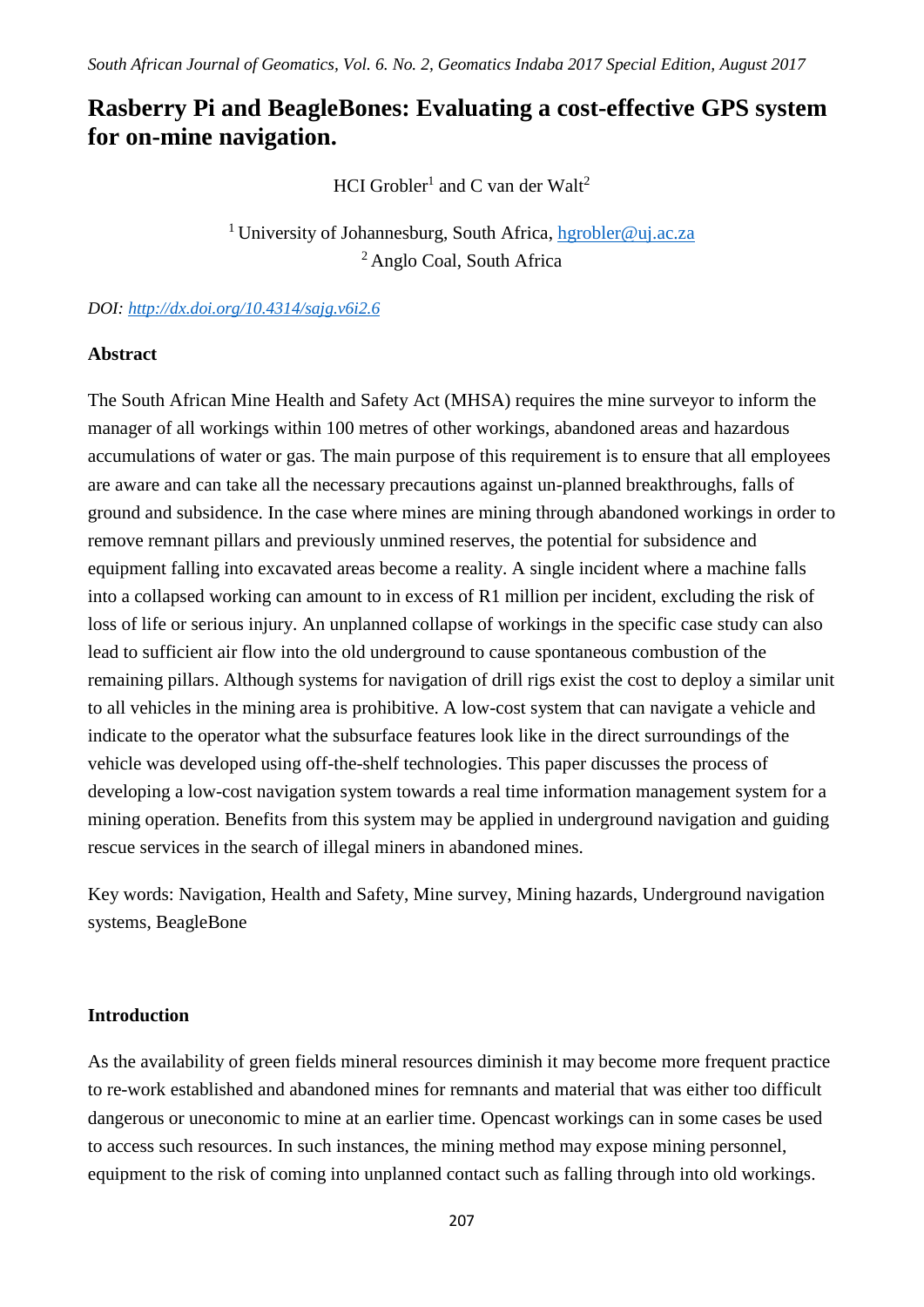Should these old workings be prone to material known for spontaneous combustion, flooded workings or containing material, it may pose a risk to personnel or equipment be exposed damage to equipment can result. The South African Mine Health and Safety Act (MHSA), Act 20 of 1996 regulates the procedures and risk assessments to be made in such cases.

The area used for the study is an opencast mine, mining through three coal seams which have been previously mined by underground bord-and-pillar methods from 1931 to 1969. It is estimated that as much as 93% of the original reserve was left underground. Some of the excavations underlying the current opencast workings, pre-dates the Coalbrook colliery disaster of 1960 which was believed to be the result of a massive collapse of support pillars (SA History on-line , 1960). In the case of this study excavation in the opencast areas create "breakthroughs" into the underlying mined out areas causing spontaneous combustion. Spontaneous combustion of coal pillars occur when the coal reacts with oxygen causing an exothermic reaction (Ozdeniz, Sivrikaya , & Sensogu, October 2013).

Using off the shelf user programmable hardware to improve mine safety, GPS is a well-established navigation technology used by users worldwide. As GPS technology has evolved it has become more user-friendly and "instinctive" to use. Current systems requires very little user input and can be used by non-surveyors. On mines mapping and directing the mine workings is in the mine survey domain and few outside the surveying discipline understands or cares how this technology is applied.

## **Legal factors**

According to the South African Mine Health and Safety Act (MHSA), Act 20 of 1996, the employer must take reasonable measures to ensure that the competent person is at all times aware of workings being advanced to come within Regulation 17(6)(b):

"50 (fifty) metres from any excavation, workings, restricted area or any other place where there is, or is likely to be a dangerous accumulation of fluid material, noxious or flammable gas. Such notification must include a sketch plan giving the distance to such place from the nearest survey station." (DMR, 27 May 2011)

Regulation 17(7) of the MHSA requires the employer to ensure "reasonable measures" that, when according to 17(7)(b):

*"workings coming within 50 (fifty) metres, from any other excavation, workings, restricted area or any other place where there is, or is likely to be a dangerous accumulation of fluid material, noxious or flammable gas are mined subject to such restrictions and stopped at such positions as determined by risk assessment."* (DMR, 27 May 2011)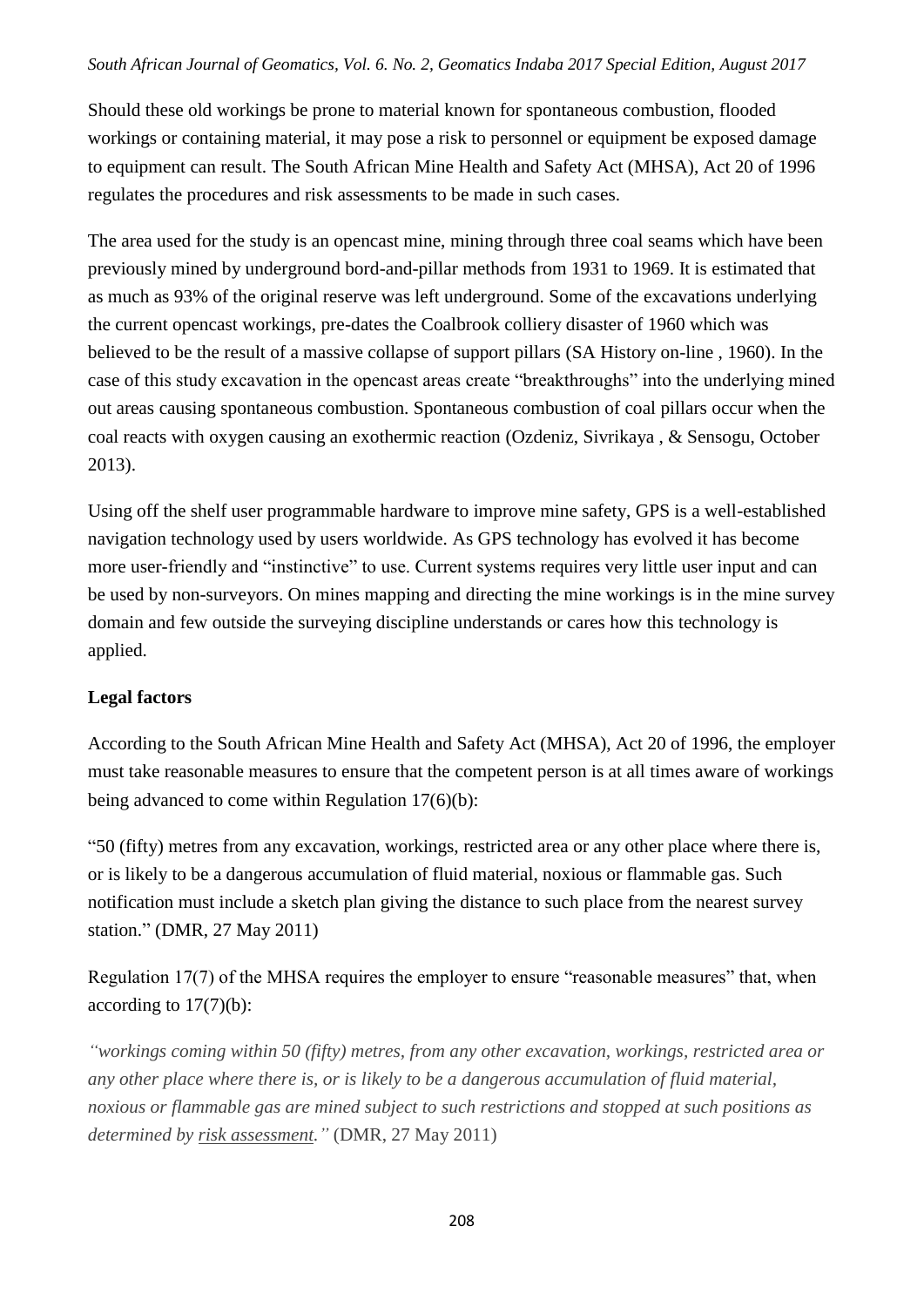Rock Engineering risk analysis hazard identification uses the Hill caving height formula (Hill, 1996) to determine and predict "sinkholes" within the mining area (Joel, 2015). Hill's work in the area identified that sinkholes form above shallow board and pillar coal mines due to the collapse of the board intersection and the resultant progression of that collapse to surface. (Hill, 1996). The mine uses XPac software for planning and the prediction of high risk areas.

In order to further mitigate the risk of collapse, pillars are drilled and blasted in order to collapse the void before the material is finally excavated. In some cases such blasting may not be completely effective in filling the voids, machines are as far as possible still located on the original pillar positions to reduce risk as far as possible. When loading takes place the load and haul equipment has no means of orientating their parked positions relative to the underground excavations.

#### **Problem statement**

This study was conducted to determine the feasibility of implementing a user defined, low cost GPS navigation system for mining equipment directly involved in the excavation and loading of material mined from old mine workings by opencast mining methods. The equipment needs to meet two criteria namely to display a map of the old workings on a screen and secondly, to be capable of submeter accuracy. The requirement of the system is to indicate to supervisors, foremen and machine operators where the underground excavations are situated relative to the surface equipment position in order for them to position the heavy excavation and transport equipment on the more stable pillar remnants rather than voids. Such positioning should go a long way in preventing incidents of mining machinery falling through the overburden into mined-out cavities, causing major damage and substantial financial losses.

#### **Technology currently available**

Three systems was tested for application. System 1 is currently used but is considered too expensive to maintain. System 2 was tested for agricultural applications and only limited results became available. The accuracy for the application was considered not to be viable. System 3 provides promising results at a fraction of the cost of system 1.

#### System 1. A mid-level accuracy GIS GPS system

The operation currently uses seven (7) Leica CS10 Handheld GPS systems. This is a high accuracy unit capable of loading *\*.dxf* files of the underground workings directly onto the controller. This system has been in use for approximately three years. In order to reduce costs, a way had to be found to connect the base station and the handheld GPS without using a base on each of these systems for accuracy.

The operation wished to use Wi-Fi signal to get correction from a nearby NTRIP but it was determined that it would not be possible as the Wi-Fi signal was not stable on site. On site large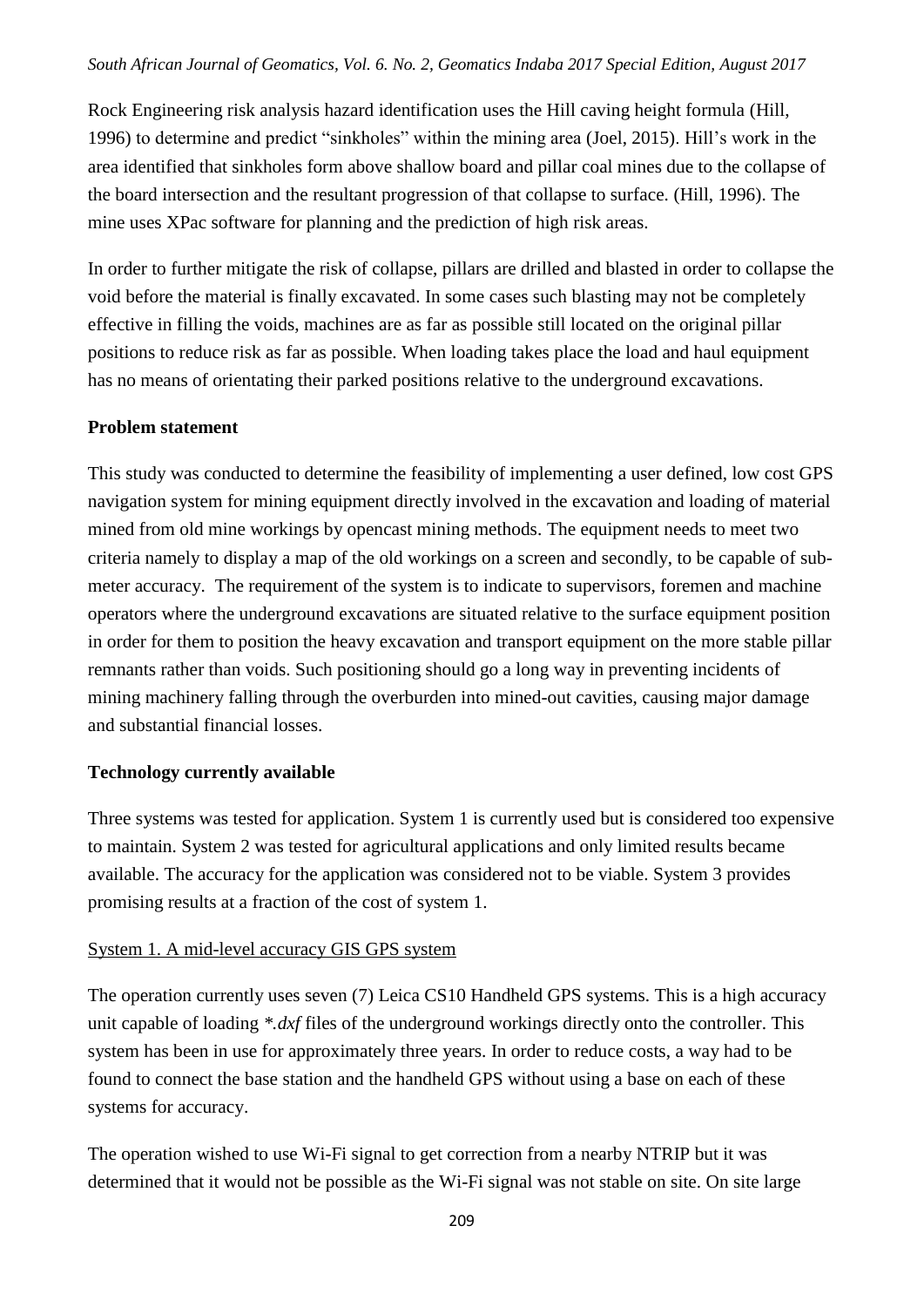spoil heaps, benches and product stockpiles causes interruptions in signal and in some cases caused total signal loss. This is due to the Wi-Fi signal not being able to flow around or through these dumps. A solution had to be found to obtain signal for correction from the base station to the hand held GPS's in the mining benches.

The second option was to use the GSM signal to receive the correction to improve GPS accuracy on site. Even with this system it remained a challenge to get signal down in the mining benches, which can be as far as 60metres below Natural Ground Level (NGL). A semi-permanent cellular repeater station that can be moved as required, was installed to boost the signal and allowed the manipulation of the signal at  $55^{\circ}$  vertical and  $65^{\circ}$  horizontal into the pit.

Each of the mined seams are displayed with a different colour to prevent confusion. The plans are uploaded from the existing survey plans and are not required to be updated frequently as the underground workings does not change or shift. Each hand held is checked monthly to ensure that all plans are still relevant and available on the hand held device, as the files are up-loaded as jobs and can easily be deleted by accident.

## System 2. The Canmore GT-750F GPS receiver and data logger

A tablet with Windows as the operating system linked with a small external GPS model KT750 (canadagps, 2017) to be able to obtain sub-metre accuracy and is not dependent on any network. Looking at a complete setup cost of below R10 000 per machine, this would be a significant investment if the reduction in cost and mitigation of risk is considered. The equipment was tested extensively over two days in an area with unobstructed view of the horizon in all directions. Comparisons were made between the values of a Survey grade GPS, a GIS grade GPS, a standard Garmin GPS and the KT750 GPS system.

In the field test of 60 staked out points, the *dY* difference was an average of 1.965m and a *dX* average of 4.483m when compared to the GIS grade GPS and a Survey grade GPS systems used for the control of the experimental observations. Tests of this system proved that the system could be efficient, but that the time for accuracies to "stabilize" took too long and the initial results deemed to be insufficiently accurate.

## System 3. A microcontroller system

Accuracy of GPS receivers can be improved through Differential Global Positioning System (DGPS) or Real Time Kinematics (RTK). It has been argued that advances in technology has improved the accuracy of the far cheaper L1 equipment to be "as accurate" as dual frequency (L1 and L2) equipment (Unknown). The principle of this technology is to use two receivers as a "moving base" of a fixed length and is referred to as a "moving baseline Real Time Kinematic (RTK)". In this method the base receiver is moving and linked to the "rover" from which a relative position can be calculated. The moving vector solution between base and receiver can provide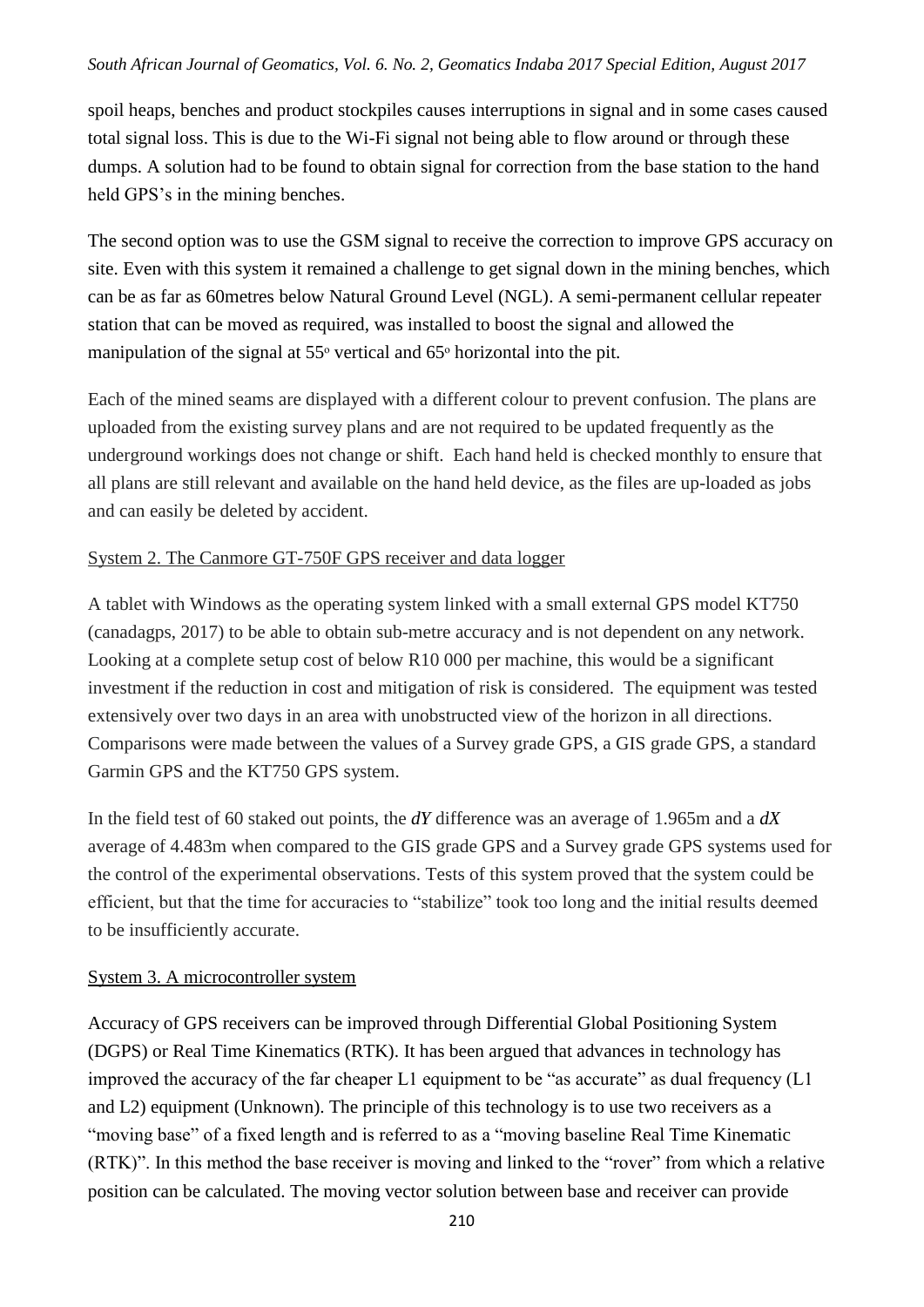relative positioning accurate to centimeters (Lightbody & Chrisholm, 2010). According to Lightbody and Chisholm, autonomous systems can provide accuracy up to 5metres. The implementation of a 1 minute by 1 minute Geoid file (Pavlis, 2013) is used to improve the accuracy of the system.

In the field of microcontrollers the Rasberry Pi is considered as the first cheap single-board computer that started the "maker revolution" (Leonard, 2013). The BeagleBone Black is a low-cost development platform that can be used by a range of users from developers to hobbyists (BeagleBoard.org Foundation, 2017). When combined with the BeagleBone "tracking cape" (ciudadoscura, 2014) or third party designed plug-in board, L1 (1575.42 MHz) frequency GPS navigation becomes possible. The details of the specific unit used for testing on this site is considered to be proprietary as user-defined enhancements have been made. The BeagleBone provides interface, power, storage and connectivity to the GPS cape (BeagleBoard.org Foundation, 2014). For the purposes of this study the BeagleBone unit was chosen over the Rasberry Pi due to the ease of setting up, the on-board 2GB storage capacity of the BeagleBone as well as the potential 92 connection points, 5 UARTS (serial interfaces) and expandability in the form of "capes" available on the unit.

Combining the BeagleBone GPS receiver with a graphical interface of the underground mine plans will allow users in mining machinery to orientate the equipment relative to the position of the old underground excavations immediately beneath the equipment in order to reduce the risk of unplanned breakthroughs into the old workings. Mine plans of the three seams are imported into the software as a \*.dxf (Drawing Exchange Format) into the system (Beresford, 2015). C++ language used for the interface link and RTKLIB , an open source program package for Global Navigation Satellite System (GNSS) positioning designed by T. Takasu (Takasu, 2007-2013) and com-0-com software to create virtual serial port drivers, This virtual COM port setup is used to transfer GPS RTK position results Global mapper 14 from Blue Marble Geographics which then allows the antenna and plots the antenna position centred on the machine on the graphic interface. This provide the operator with a real-time image of the machine's position relative to the old underground workings on three different seams on a 10" tablet screen in the machine's cab. The interface on the tablet is via Global mapper on which a \*.dxf file with the mines old workings of all seams have been loaded. From machine the tablet has a Wi-Fi network that can be remotely accessed by a supervisor.

## **Test work performed**

An initial test was done covering the entire mining area. The mine covers an area of 1300 hectares. A random point in each "cut" was surveyed by a survey grade GPS and checked by a short observation with the BeagleBone system. The results from this check indicated promising results in most cases.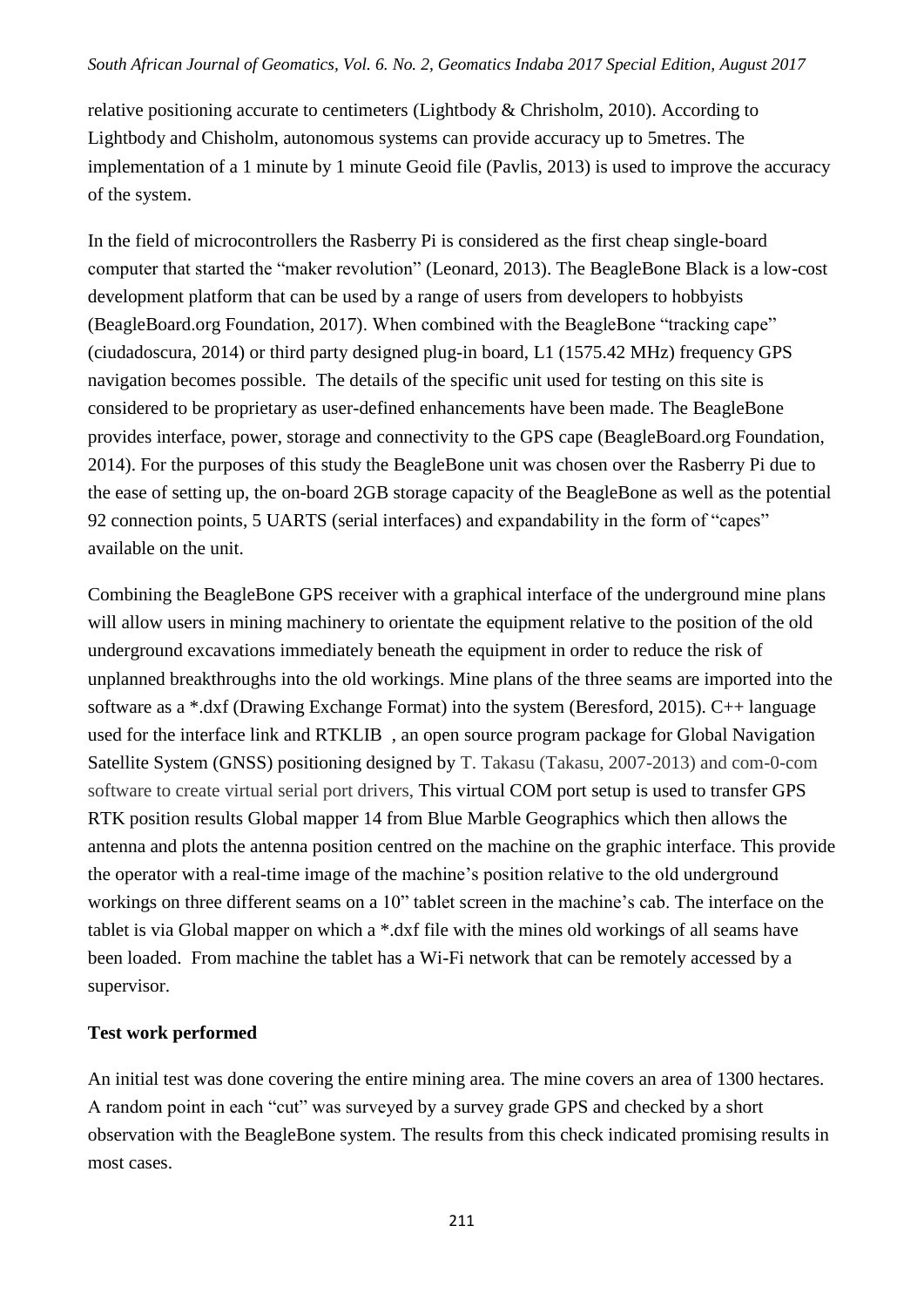|      |    | ďУ       | dX       |
|------|----|----------|----------|
| Ramp | 11 | $-0.305$ | $-1.043$ |
| Ramp | 12 | 0.625    | 0.728    |
| Ramp | 13 | 0.766    | 1.872    |
| Ramp | 14 | $-1.150$ | $-0.304$ |
| Ramp | 15 | $-1.199$ | 0.707    |
| Ramp | 16 | 0.434    | 0.244    |
| Ramp | 17 | $-3.557$ | 0.114    |
| Ramp | 18 | 0.420    | 1.197    |
| Ramp | 19 | 1.369    | $-1.485$ |
| Ramp | 20 | $-0.018$ | $-0.033$ |
| Ramp | 21 | -0.431   | $-0.795$ |
| Ramp | 22 | 0.509    | $-0.320$ |
| Ramp | 23 | $-1.023$ | -0.766   |
| Ramp | 24 | 1.362    | 2.440    |

Table 1. Reconnaissance values obtained.

In order to verify the data obtained from the initial "reconnaissance observations", a 1.5metre baseline between fixed base and Rover on a vehicle was tested on three fixed benchmarks on a 639.4m long baseline. An additional point approximately 700metres away from the baseline was checked using the same set-up. At each point the rover was placed on the benchmark while the "base" remained in the fixed position on the vehicles roll-over frame. Data was recorded every second for 5 minutes. The results of the raw data obtained with no transformation or editing were as follows:

#### Benchmark 1.

At the first point, the start of a baseline, 233 observations were recorded at 1 second intervals. The raw data difference of the average unadjusted observations taken over 5 minutes from the known Benchmark 1 co-ordinates were calculated to be *dY* +0.645m and *dX* -0.936m.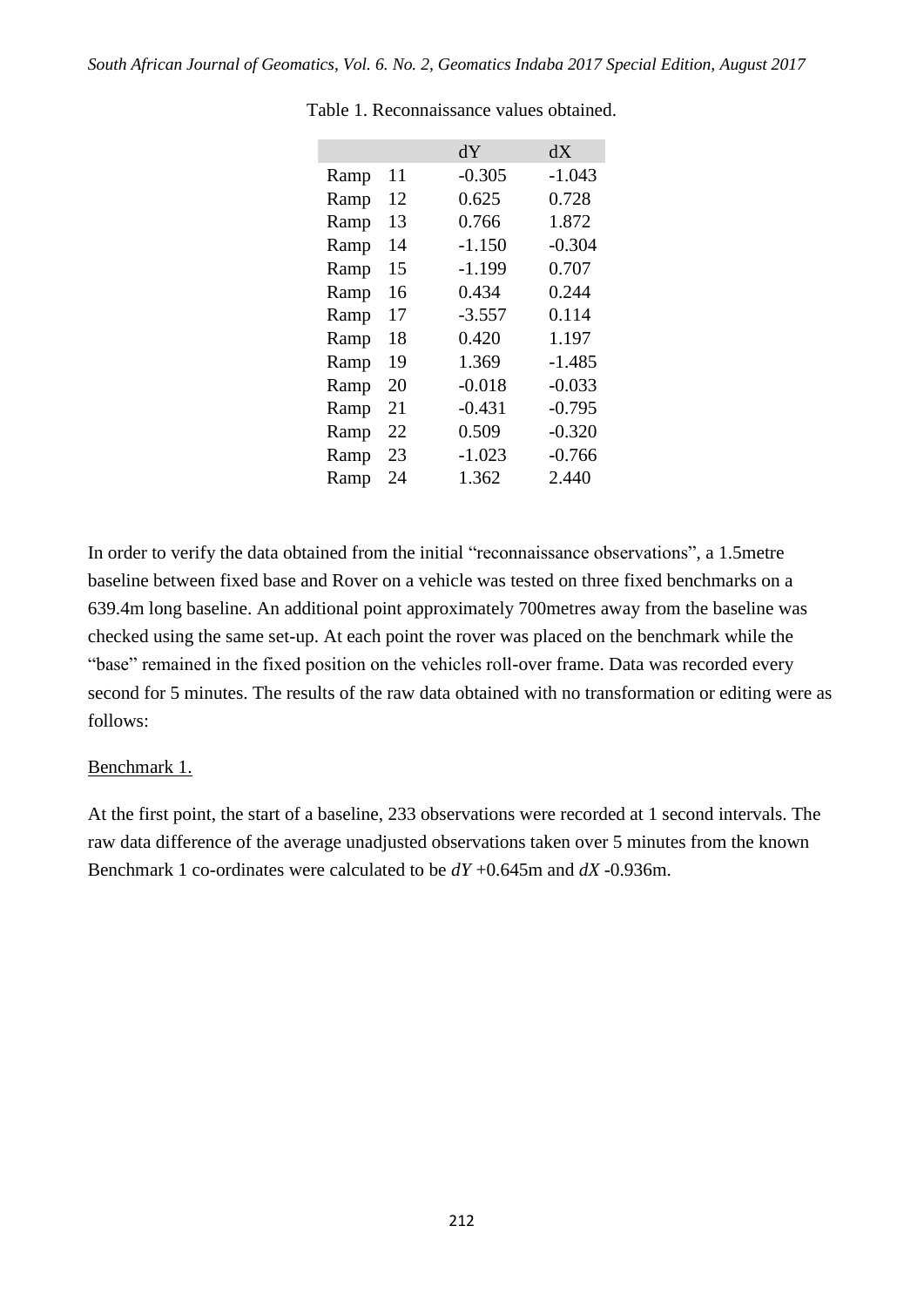

Figure 1. Raw results for Benchmark 1.

## Benchmark 2.

Benchmark 2 is 288m from Benchmark 1. 300 observations were recorded at 1 second intervals. The raw data difference of the average unadjusted observations taken over 5 minutes from the known Benchmark 2 co-ordinates were calculated to be *dY* -1.266m and *dX* +0.654m.



Figure 2. Raw results for Benchmark 2.

## Benchmark 3.

Benchmark 3 is 351m from Benchmark 2. 300 observations were recorded at 1 second intervals. The raw data difference of the average unadjusted observations taken over 5 minutes from the known Benchmark 3 co-ordinates were calculated to be *dY* -0.564m and *dX* -0.900m.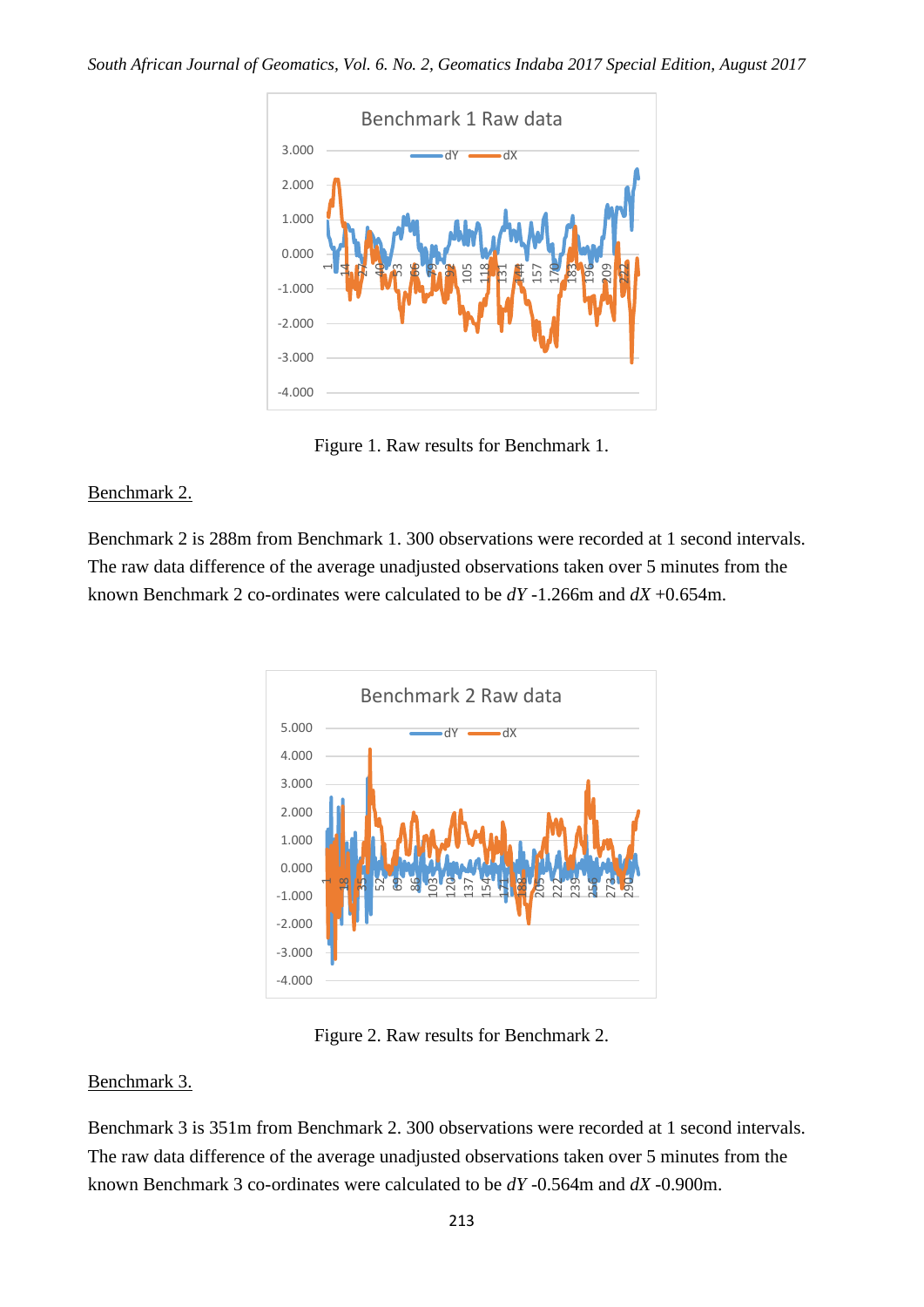

Figure 3. Raw results for Benchmark 3.

From the data it can be seen that the readings at all three benchmarks the values started stabilizing after 60 seconds. It is observed that after about 4.5 minutes the error increases again.



Figure 4. Raw results for Benchmark 3 after 60 seconds.

## Benchmark 4.

Benchmark 4 is 729m from the baseline with Benchmarks 1 to 3. 300 observations were recorded at 1 second intervals. The raw data difference of the average unadjusted observations taken over 5 minutes from the known Benchmark 3 co-ordinates were calculated to be *dY* +0.628m and *dX* - 0.111m.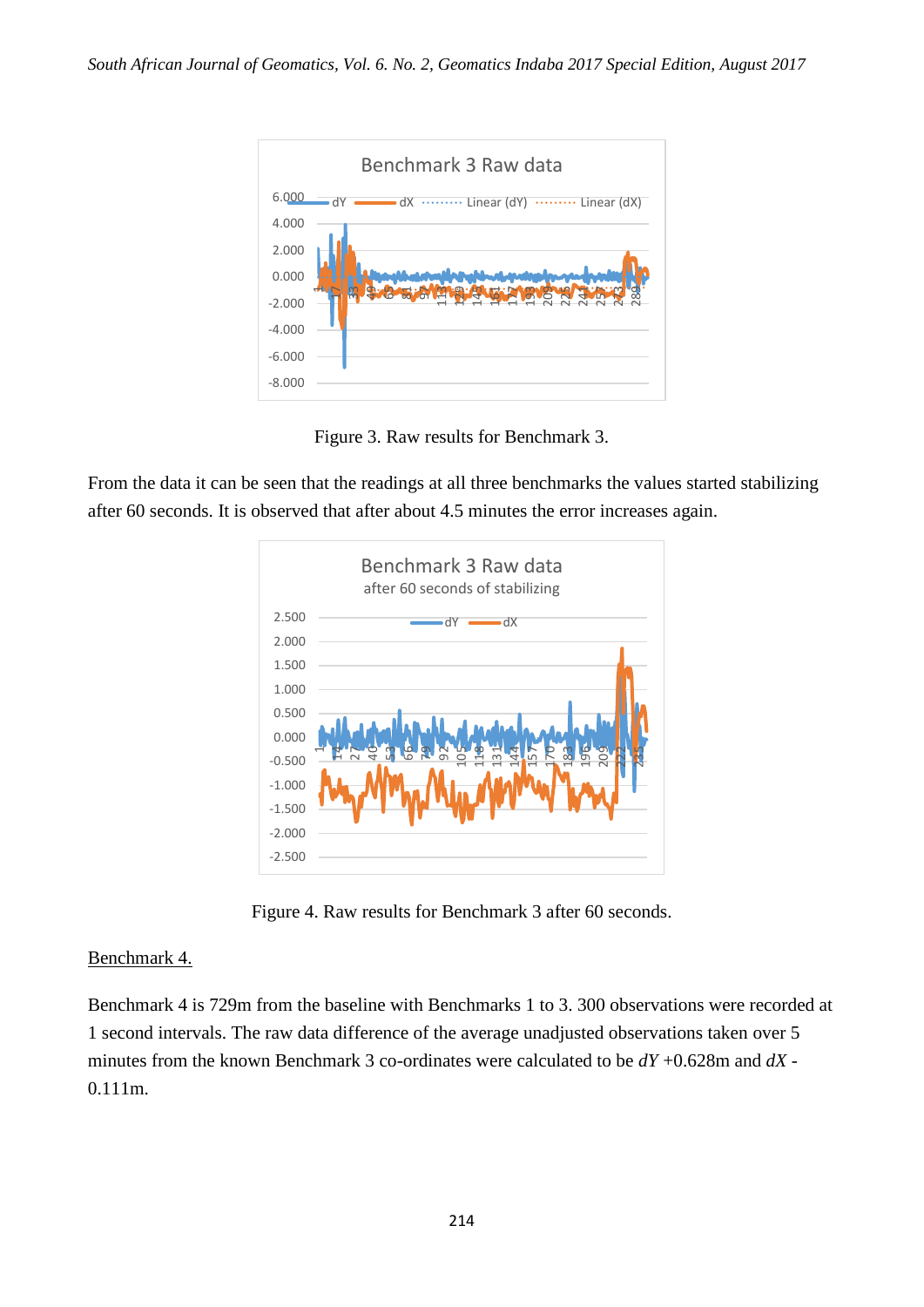

Figure 5. Raw results for Benchmark 4.

## **Conclusions, future improvements and recommendations**

Prior to the implementation of the hand-held system, approximately seven to ten machines per year would fall into collapsed voids caused by the old workings. This resulted in a cost of R100million in damages per annum. The damage costs have since reduced by 70% to R30million in damages per annum (van der Walt, 2016). Although the current damage costs are still considered high, the project can still be considered a success. Especially taking in consideration major benefits achieved with minimal startup costs. The result of this systems efficiency is that fewer machines are falling into old workings which equates to less damage and lost production time. The risk of an employee exposed to a life threatening position has been reduced. This system has therefore been included as a critical control in this operation's procedures. (van der Walt, 2016)

Although the implementation of this system has been a success so far, further improvement can still be made. One disadvantage of the system is the manual recharging of mobile data every quarter for each unit using a standard service provider. The controllers require data to receive the correction from the TrigNet station. Although the financial cost of recharging data is not considered high, the logistics involved in collecting the units from the mining unit operators and reloading the data is considered time consuming and an unnecessary waste of time. (van der Walt, 2016).

In the beta test of the system the user interface must be adapted in a way to display the antenna positon as a virtual machine footprint around the cursor position. It is proposed that two L1 GPS antennas per unit (machine) will be used as it will create a moving base RTK principle, one antenna acting as a rover and the other as a base. By applying a network of GPS receivers a Mesh network (Roos, 2017) where units can communicate with each other and provide corrections between units. Once the mesh network for data communication is established, a test using only one unit per machine will be evaluated.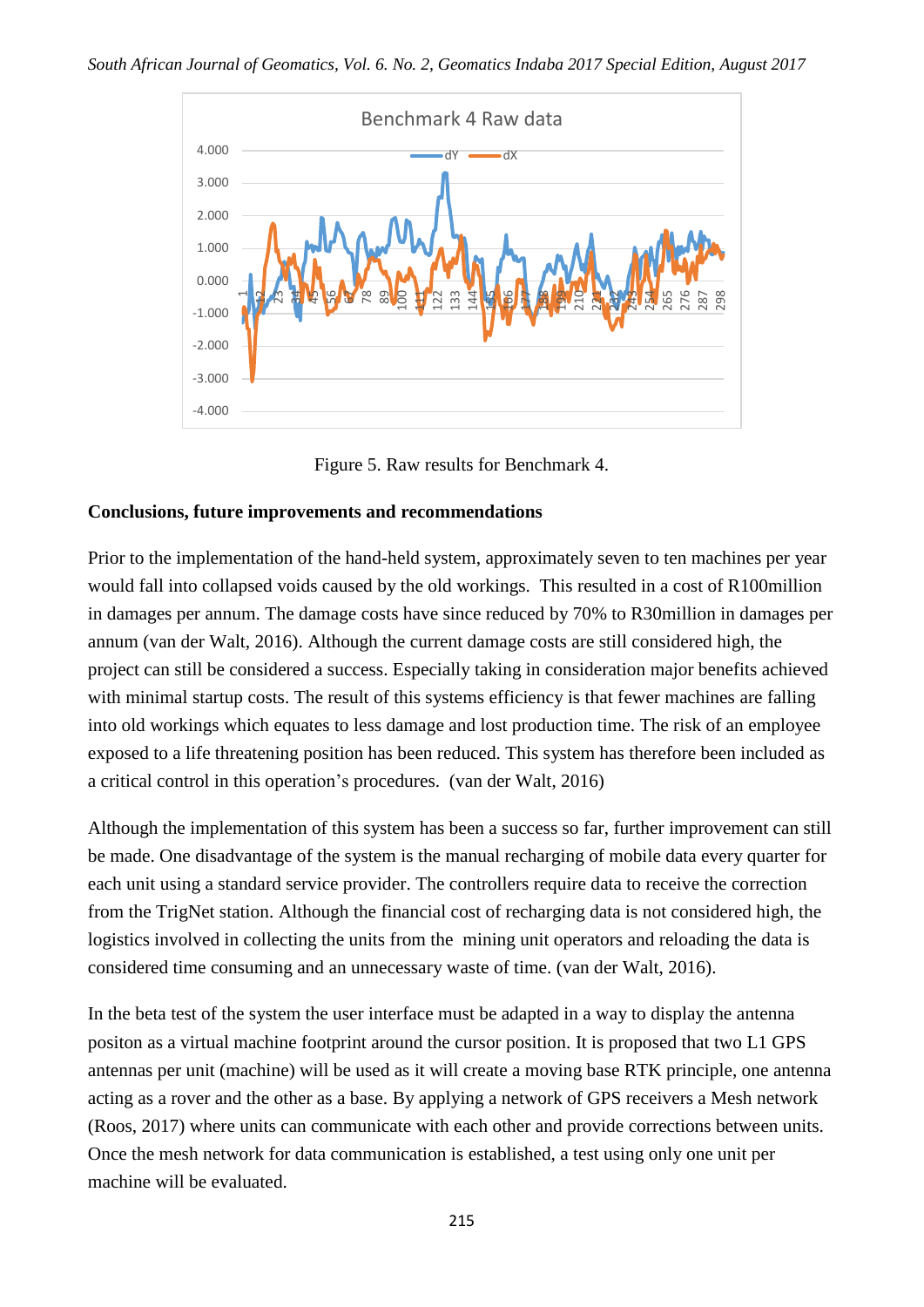#### Current best practices on site

With the current hand-held devices, the foreman needs to inspect the screen and ensure the accuracies of the unit are within an acceptable range. This is indicated by the 3DCQ, 2DCQ and 1DCQ indicators on the bottom of the screen. Where standards of acceptable accuracy is defined in the following manner:

- 1. 3DCQ: Vertical/Horizonal Combined Accuracy (less than 0.15 desirable)
- 2. 2DCQ: Horizonal Accuracy (less than 0.05 desirable)
- 3. 1DCQ: Vertical Accuracy (less than 0.08 desirable)
- 4. Position Dilution of Precision (PDOP)1: Positional Accuracy Multiplier (Under 5 desirable) (transitandlevel.com, 2017)
- 5. In cases where the measurement made falls outside the acceptable range of two meters, a warning notification appears that warns the operator that optimal accuracy has not been achieved.

These parameters should be made standard practice regardless of the system used. The standard of accuracy will depend on the mine defined accuracy for machine positioning. It is recommended that a ratio of the machine footprint to the board-and-pillar dimensions be used to determine that value.

### Calibration

**.** 

It is essential that calibration of the units are performed as elevation measurements can be affected by weather conditions, local interference and satellite configurations (Zhang, Unger, Kuai-Hung, & Kulhavy, 2015). It is recommended that test sites on different locations of the mine be established to calibrate on a staked-out roadway intersection (cross) to calibrate and test the accuracy of the units. Such a calibration site should simulate a 8\*8metre board and pillar roadway intersection with the corners of four pillars. The required accuracy should be determined but it is suggested that it should be one third of the dimensions of the mining vehicles used in the area.

 $1$  The combination of both the Horizontal and Vertical components of position error caused by satellite geometry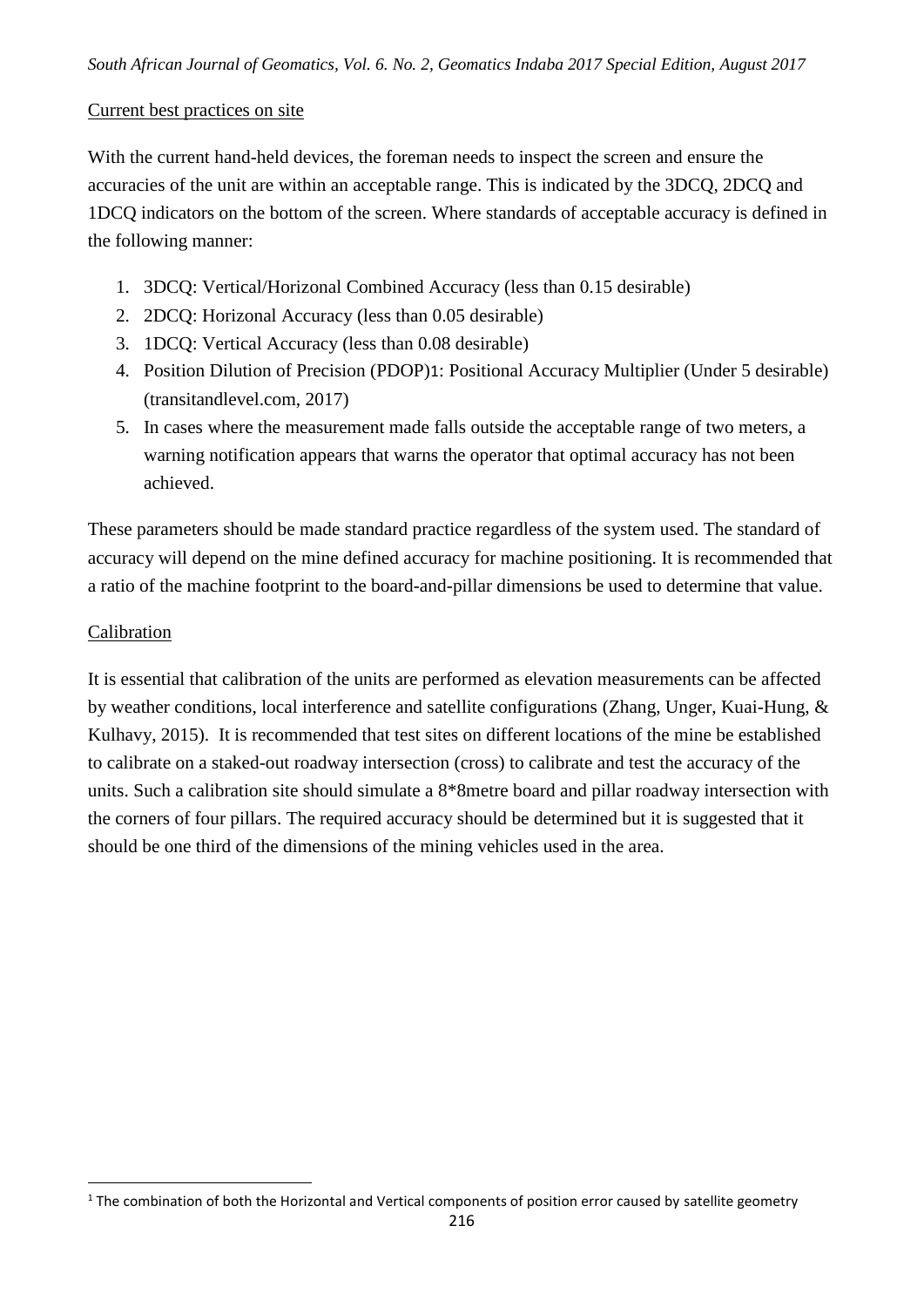## **References**

BeagleBoard.org Foundation. (2014, July 18). *Tracking cape for BeagleBone*. Retrieved from BeagleBoard.org Foundation: http://beagleboard.org/project/trackingcape/

BeagleBoard.org Foundation. (2017, March 22). *BeagleBone Black*. Retrieved from Beagleboard.org: https://beagleboard.org/black

Beresford, M. (2015, February 15). *How to import gpx into Google Maps to make a GPS track viewer*. Retrieved from UrbanHikr: http://www.urbanhikr.com/how-to-import-gpx-into-googlemaps/

canadagps. (2017). *CanmoreGT-750FL*. Retrieved from canadagps: http://www.canadagps.com/CanmoreGT-750FL.html

ciudadoscura. (2014, July). *BeagleBone Tracking Cape - Reference Manual*. Retrieved from TrackingCape for Beagle Bone: http://ciudadoscura.com/beaglebonecape/downloads/trackingCapeRefManual.pdf

DMR. (27 May 2011). *Mine Health and Safety Act No 29 of 1996.* Government Gazette .

Hill, R. W. (1996). *Safety and environmental risks associated with shallow bord and pillar workings. .* Johannesburg: Confidential COM elective project report. Report No: CE 9401.

Joel, F. (2015). *Sinkhole Risk management process within thermal collieries: a practical approach thereof.* Johannesburg: University of the Witwatersrand.

Leonard, M. (2013, July 18). *How to Choose the Right Platform: Raspberry Pi or BeagleBone Black?* Retrieved from http://www.michaelhleonard.com/raspberry-pi-or-beaglebone-black: http://makezine.com/2014/02/25/how-to-choose-the-right-platform-raspberry-pi-or-beagleboneblack/

Lightbody, S., & Chrisholm, G. (2010). *White paper: Techniques in relative TRK GNSS positioning.* Westminister, Colorado: Trimble Marine Division.

Ozdeniz, H., Sivrikaya , O., & Sensogu, C. (October 2013). Investigation of Spontaneous Combustion of Coal in Underground Coal Mining. *Mine Planning and Equipment Selection Proceedings of the 22nd MPES Conference, Dresden, Germany,*, pp 637-644.

Pavlis, N. (2013, April 29). *EGM2008 - WGS 84 Version*. Retrieved from Geodesy and Geophysics Basic and Applied Research NGA Office of Geomatics (SN): http://earthinfo.nga.mil/GandG/wgs84/gravitymod/egm2008/egm08\_wgs84.html